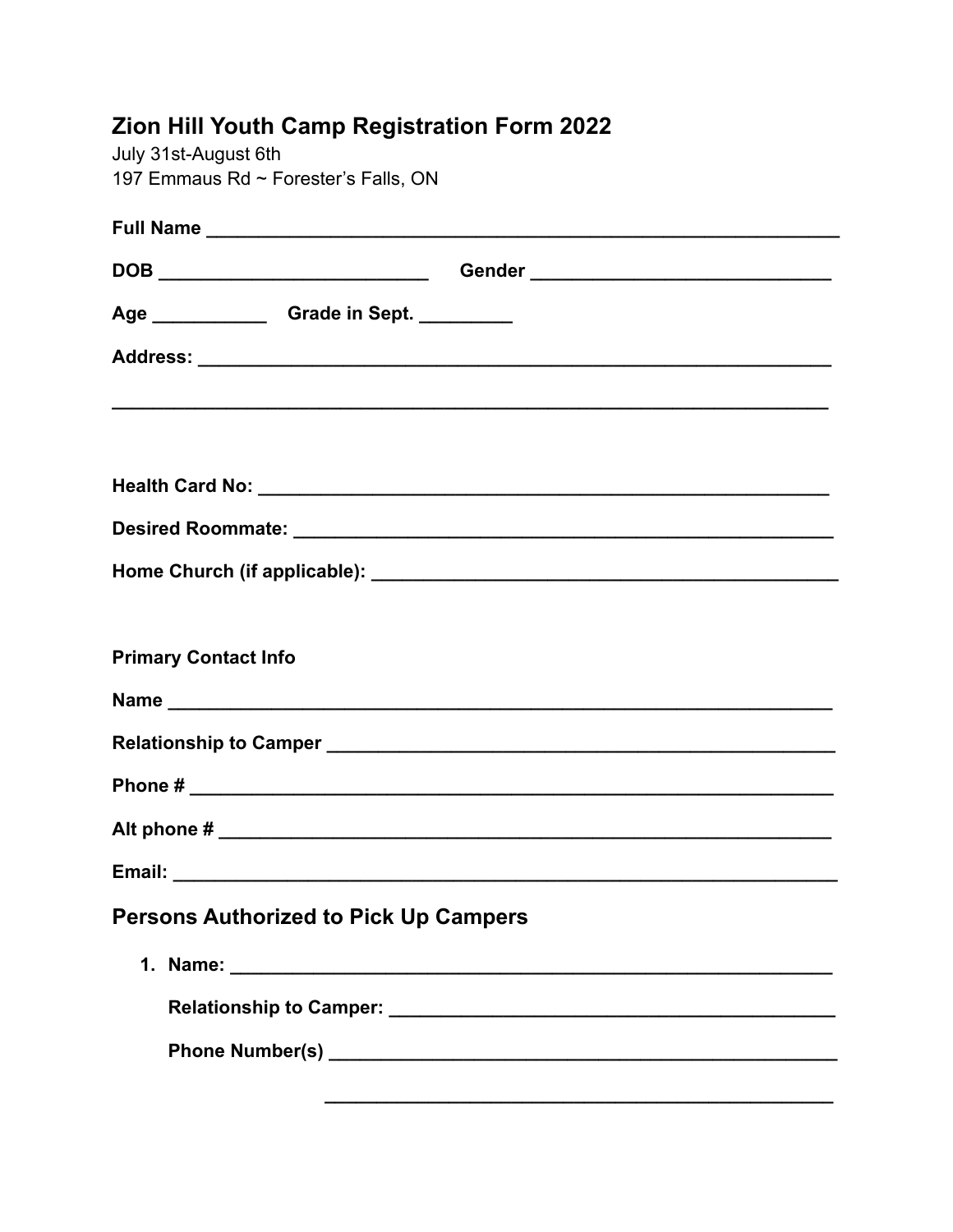**2. Name: \_\_\_\_\_\_\_\_\_\_\_\_\_\_\_\_\_\_\_\_\_\_\_\_\_\_\_\_\_\_\_\_\_\_\_\_\_\_\_\_\_\_\_\_\_\_\_\_\_\_\_\_\_\_\_\_\_\_**

**Relationship to Camper: Example 10** and **Relationship to Camper: Example 20** and **Relationship** to  $\mathbb{R}$ **Phone Number(s) \_\_\_\_\_\_\_\_\_\_\_\_\_\_\_\_\_\_\_\_\_\_\_\_\_\_\_\_\_\_\_\_\_\_\_\_\_\_\_\_\_\_\_\_\_\_\_\_\_**

**While every precaution will be taken to ensure the safety and protection of the camper, Zion Hill Camp, it's directors, staff, employees, or facilities outside the camp grounds are hereby released from any and all liability in the event of an accident to the camper. Any camper who expresses behaviour deemed inappropriate by camp staff may be sent home early. No refund will be given.**

**\_\_\_\_\_\_\_\_\_\_\_\_\_\_\_\_\_\_\_\_\_\_\_\_\_\_\_\_\_\_\_\_\_\_\_\_\_\_\_\_\_\_\_\_\_\_\_\_\_\_\_\_\_\_\_\_\_\_\_\_\_\_\_\_\_\_\_\_\_\_**

**\_\_\_\_\_\_\_\_\_\_\_\_\_\_\_\_\_\_\_\_\_\_\_\_\_\_\_\_\_\_\_\_\_\_\_\_\_\_\_\_\_\_\_\_\_\_\_\_\_**

**I have read the application form and accept the conditions of enrollment.**

| <b>Parent/Guardian Signature</b>                                                                                                                                                                                                  |                                                                                                                                                                                                                                |  |  |  |  |  |  |
|-----------------------------------------------------------------------------------------------------------------------------------------------------------------------------------------------------------------------------------|--------------------------------------------------------------------------------------------------------------------------------------------------------------------------------------------------------------------------------|--|--|--|--|--|--|
| <b>Printed Name</b>                                                                                                                                                                                                               |                                                                                                                                                                                                                                |  |  |  |  |  |  |
| <b>Date</b>                                                                                                                                                                                                                       |                                                                                                                                                                                                                                |  |  |  |  |  |  |
| Additional waivers and consent forms will be emailed to the primary contact<br>person once the registration form and medical forms are received. These forms<br>must be signed and returned to complete the registration process. |                                                                                                                                                                                                                                |  |  |  |  |  |  |
|                                                                                                                                                                                                                                   |                                                                                                                                                                                                                                |  |  |  |  |  |  |
| Registration Fee: \$300 x _______ = ________<br>Camp Shirt: \$15 x _______= _________                                                                                                                                             |                                                                                                                                                                                                                                |  |  |  |  |  |  |
|                                                                                                                                                                                                                                   | TOTAL =                                                                                                                                                                                                                        |  |  |  |  |  |  |
| Shirts must be ordered by July 1st. Shirt Size: _____ S ____ M _____L _____ XL                                                                                                                                                    |                                                                                                                                                                                                                                |  |  |  |  |  |  |
|                                                                                                                                                                                                                                   | Make cheques payable to Zion Hill Youth Camp.                                                                                                                                                                                  |  |  |  |  |  |  |
| To pay by e-transfer, please contact Meagan by email:                                                                                                                                                                             |                                                                                                                                                                                                                                |  |  |  |  |  |  |
|                                                                                                                                                                                                                                   | and the contract of the contract of the contract of the contract of the contract of the contract of the contract of the contract of the contract of the contract of the contract of the contract of the contract of the contra |  |  |  |  |  |  |

**zionhillyouthcamp@gmail.com**